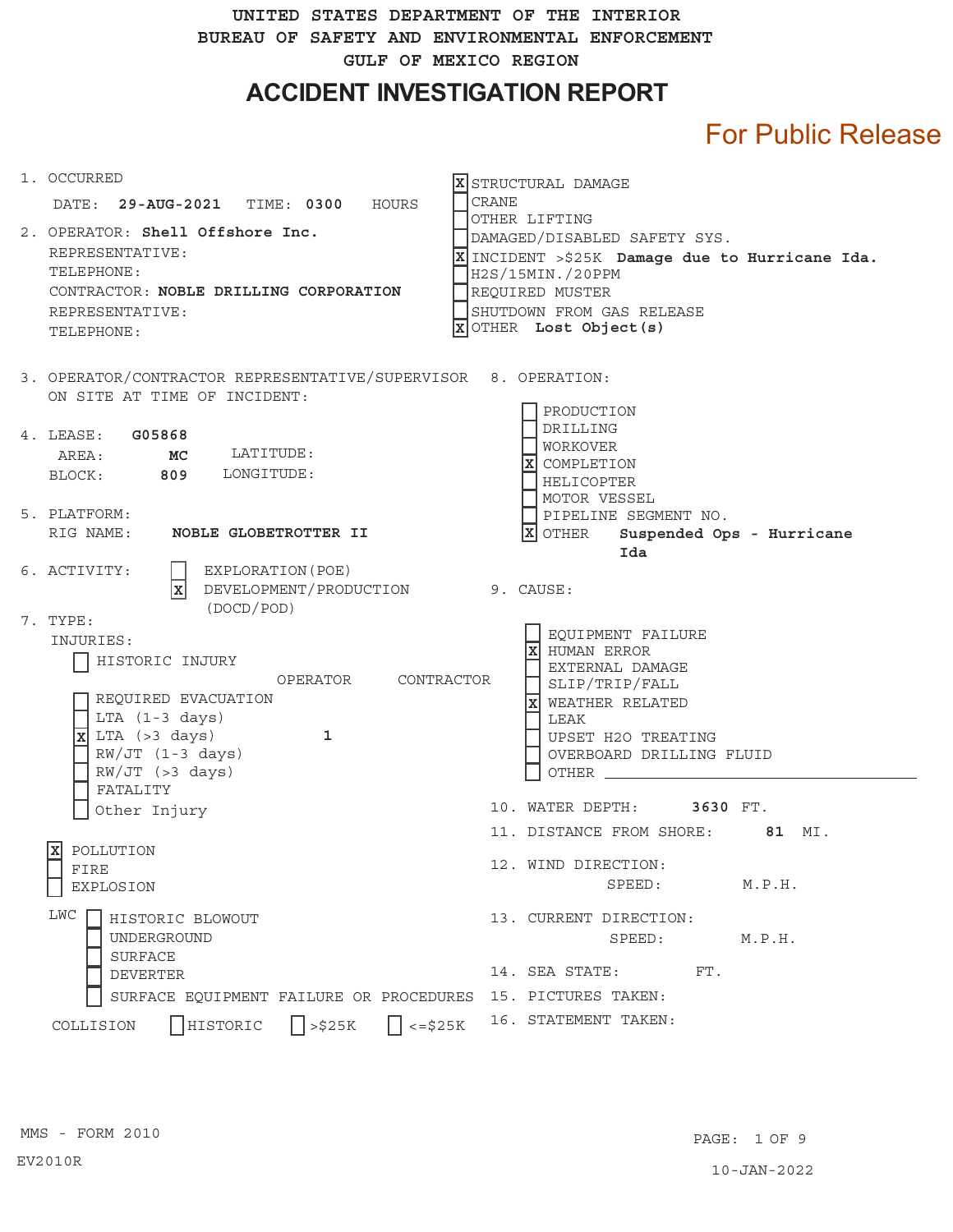## 17. INVESTIGATION FINDINGS:

#### **INCIDENT SUMMARY**

**The Noble Globetrotter II Drillship was conducting Temporary Abandonment (TA) operations in Mississippi Canyon (MC) Block 809. The Drill crew unlatched the Lower Marine Riser Package (LMRP) from the Blowout Preventer (BOP) connected to the P012 well and tried to "drift and pull riser to evade" Hurricane Ida. The Drillship, with 115 Personnel onboard (POB), was unsuccessful in their evacuation attempt and sustained over 100 mph Hurricane force winds and high/rough seas for several hours. The incident resulted in a Pollution event, Loss Time Injury, vessel damage, equipment damage, and loss of 11 marine riser joints and LMRP.** 

## **OPERATOR'S INITIAL "STATUS" REPORT TO BSEE**

**On Sunday August 29, 2021, a Shell Offshore Inc. (Shell) representative on-board the Drillship sent an email to the BSEE New Orleans District after hours engineer reporting "what we currently know" about current conditions;** 

- **1. 3 injuries requiring First Aid treatment**
- **2. Well was TA'd as verbally approved and LMRP was unlatched and suspended below the rotary – the Rig lost electrical communication with the LMRP ~03:00 am.**
- **3. There is marine debris but no inventory available as the conditions remain too high to assess.**

**On Monday August 30, 2021, members of the BSEE Lafayette District Well Operations Section called the same Shell Representative for a status update. The following summarizes what was reported:** 

**1. The well is currently secured with an RTTS packer set and tested. The Sub-Sea Blow Out Preventer (SSBOP) was left on the well the Blind Sheer Rams (BSRs) closed and locked. 2. Riser was displaced on 8-27-21 at 0630 3. LMRP was unlatched and the NGT II made it to safe zone and began to pull riser. Problems encountered while removing riser bolts. 4. Pulling riser until 8-28-21, decision made to stop pulling riser and hang off 12** 

**riser joints and the LMRP. 5. Trying to evade Hurricane Ida 0.5 knots, increased speed to 3.0 knots and the NGT II was losing ground against the winds/waves. 6. On 8-29-21 at 0130 NGT II was being pulled back towards Hurricane Ida and thought** 

**they may have lost the LMRP and riser at that time. 7. Currently cofferdam around moon pool has water and will be checked for damage. 8. Rig is located in a safe area, MC 422 and remain here to access all damage.** 

# **BSEE INVESTIGATION**

**The BSEE Investigation consisted of reviewing electronic and written material, including but not limited to bridging documents, International Association of Drilling Contractor (IADC)reports, Operator daily activity reports, operator and contractor policies and procedures, and other records related to management systems. The BSEE Investigator visited the Drillship while docked in Pascagoula Mississippi and conducted multiple interviews with offshore and office personnel associated with the MC 809 and Drillship operations. The following is a report of the investigation findings:**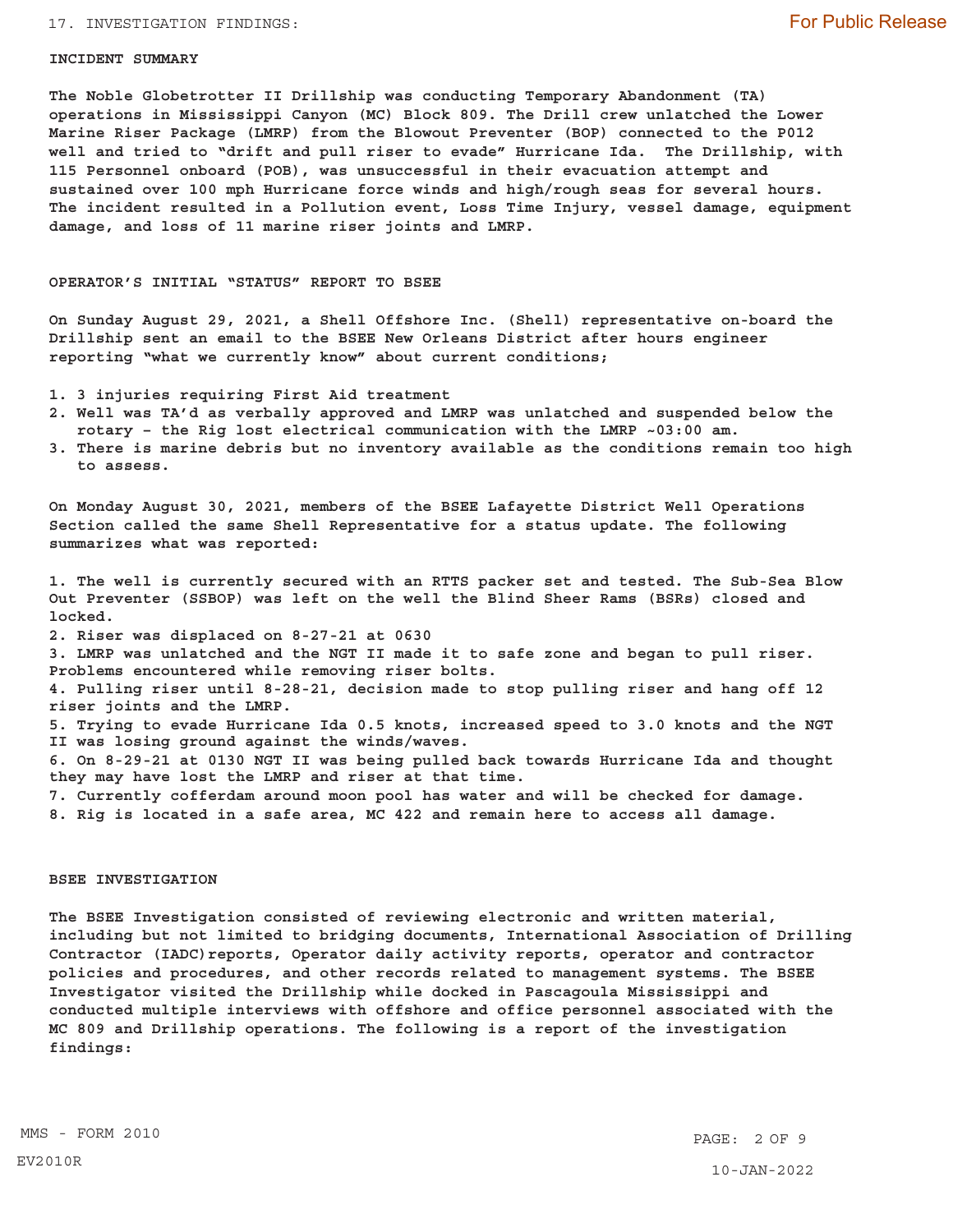#### **WELL OPERATIONS & WEATHER REPORTS**

**On August 6, 2021, the Drillship started a well Completion in a water depth of 3630 feet. The drill crews were working 24 hours and encountered setbacks throughout the operation requiring Shell to submit several requests to modify the original permit and procedures.** 

**On August 20, 2021, Shell Regulatory submitted a 4th Revised Permit to Modify (RPM) due to being unable to pump out of the frac sleeve during a Frac-n-pack operation. The RPM included steps for the recovery of the lower completion assembly and installation of a new lower completion assembly to allow for a frac-n-pack across the targeted E4 sand. The procedure also reflected a subsea tree installation instead of a dry hole tree because of a continuous loop current affecting the operation.** 

**On August 22, 2021, the 18 3/4" BOP was latched to the Tubing Head Spool (THS) on the P012 wellhead. Pressure tests were completed, and all BOP functions were made from the driller's panel. The Drill crew Rigged down (RD) riser running equipment and Rigged up (RU) drill pipe (DP) handling equipment. They then ran in hole (RIH) with a packer retrieval tool on 5 7/8 DP.** 

**On August 23, 2021 the Drillship continued with well operations. Shell and Noble Corportation (Noble) leadership, both on the Drillship and onshore, were monitoring tropical wave weather advisories by multiple weather service providers. One weather advisory showed a system very favorable for tropical development but "Model guidance is wanting to place it mostly in the Bay of Campeche, but confidence remains low on this system as there is not a yet trackable feature." An afternoon advisory showed "Long term, there remains at least a low chance for potential development of this system in the Bay of Campeche or western Gulf of Mexico early next week." with 7-day development potential 30% for both Tropical Depression/Tropical Storm.** 

**Noble also started their T-Time & Evacuation Reports.** 

 **According to Noble's Extreme Weather Plan, T-time is the time, in hours, for the rig to safely secure the well and evacuate/evade. The activation point depends on the rig-specific timelines to accomplish certain operational goals for securing the rig and well, relative to the forecasted arrival of an extreme weather event at a rig's location (sustained tropical-storm-force-winds = 34 knots).** 

 **According to Shell's Gulf of Mexico Hurricane Plan, T-time is the amount of time that the asset (Platform, rig etc.) requires to suspend work, secure equipment & stabilize the asset, in order to finalize the evacuation of personnel before loss of favorable flight conditions. T-Time 0 = Shut in & personnel off the asset (or completed sail away such that they are currently at safe distance from hazardous Weather).** 

**Noble's T-Time & Evacuation Report for August 23rd showed 75 hours to safely secure the well and 12 hours to evacuate/evade. Noble added a 20% contingency showing 90 hours to safely secure the well and 14.4 hours to evacuate/evade. Total 104.4 hours** 

**On August 24, 2021, the Drill crew RIH with wash-over Bottom Hole Assembly (BHA) to Measured Depth (MD)and tagged the top of the shear joint. The Drill crew then started rotating while washing through a centralizer joint to tag the sump packer.** 

**The morning and evening weather reports listed the disturbance "has the greatest potential to impact the land, with western Gulf of Mexico being the target as it tracks through the Caribbean over the next few days." The 7-day Development Potential showed 50% chance of Tropical Storm or Tropical Depression and 20% chance of Category** 

MMS - FORM 2010 PAGE: 3 OF 9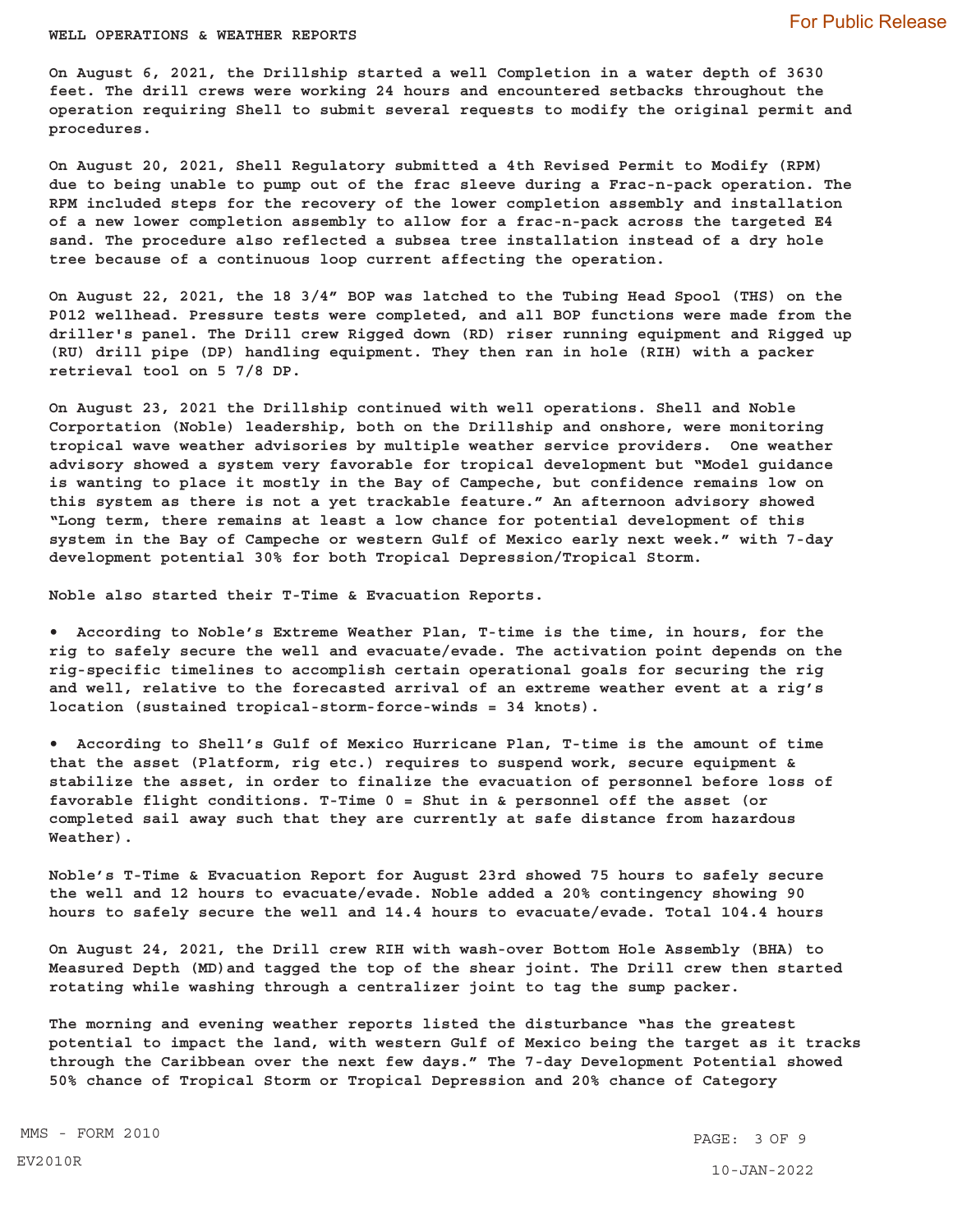**1 & 2 Hurricane.** 

**The afternoon weather reports listed the 7-day Development Potential showed 60% chance of Tropical Storm or Tropical Depression and 10% chance of Category 1 Hurricane.** 

**Noble's T-Time & Evacuation Report for August 24th showed 87 hours to safely secure the well and 12 hours to evacuate/evade. Noble added a 20% contingency showing 104.4 hours to safely secure the well and 14.4 hours to evacuate/evade. Total 118.8 hours** 

**On August 25, 2021, the Drillship crew continued with well operations tripping in cased hole with wash-over assembly and pumped a HEC (hydroxyethyl cellulose) pill to minimize losses and then tripped out of hole.** 

**According to Shell Representatives, the Gulf of Mexico (GOM) Hurricane Team was activated along with their GOM Tropical Weather/Hurricane Plan Phase II (Alert).** 

**Noble's T-Time & Evacuation Report for August 25th showed 94 hours to safely secure the well and 12 hours to evacuate/evade. Noble added a 20% contingency showing 112.8 hours to safely secure the well and 14.4 hours to evacuate/evade. Total 127.2 hours** 

**One afternoon weather advisory noted the now Tropical Disturbance "has potential to bring significant impacts to the Gulf of Mexico this weekend." The advisory listed "Due to the lack of a low-level circulation center, the track and intensity forecast remains at a below average confidence. Once formation occurs, potentially on Friday, confidence is expected to increase. Despite the lower confidence, significant impacts to the GoM appear likely." The 7-day Development Potential showed 80% chance of Tropical Storm or Tropical Depression and 60% chance of Category 1 Hurricane with 30% Category 2 Hurricane.** 

**An afternoon communication to Noble personnel showed Noble leadership had a low confidence in the forecast. However, the forecast copied into this same email noted "There remains the potential for further adjustments to the forecast track at this time. However, the intensity forecast has increased in confidence with a favorable environment likely leading to a hurricane impacting the Gulf of Mexico between 95W and 90W on Sunday and Monday." The Noble Globetrotter II Drillship status was listed as "Currently on the edge of the gale forces – Plan to stay if track holds"** 

**The Noble Globetrotter II continued well work throughout the night even though the Ttime calculations put them within the potential cone of an extreme weather event and the weather event continued to worsen.** 

#### **TEMPORARY ABANDONEMENT**

**During interviews, Shell personnel said that every well operation has a TA permit available when the operation starts and the request is ready to use, as needed. However, with T-time reports calculations already in the negative. Shell and Noble said the "joint decision" to TA the well was made the morning of August 26th. Shell Representatives also said their GOM Hurricane Team moved to Phase III (Response) on August 26th and started a "reduction of non-Essential personnel" per the GOM Hurricane Response Plan.** 

**On August 26, 2021, one of the morning weather advisories listed the tracked storm "becoming a hurricane around Sunday evening or early Monday morning before making landfall as a possible hurricane by late Monday into early Tuesday."** 

**The 06:30 am T-Time & Evacuation Reports for August 26th showed 100 hours to safely secure the well and 12 hours to evacuate/evade. Noble added a 20% contingency showing 120 hours to safely secure the well and 14.4 hours to evacuate/evade. Total 134.4** 

EV2010R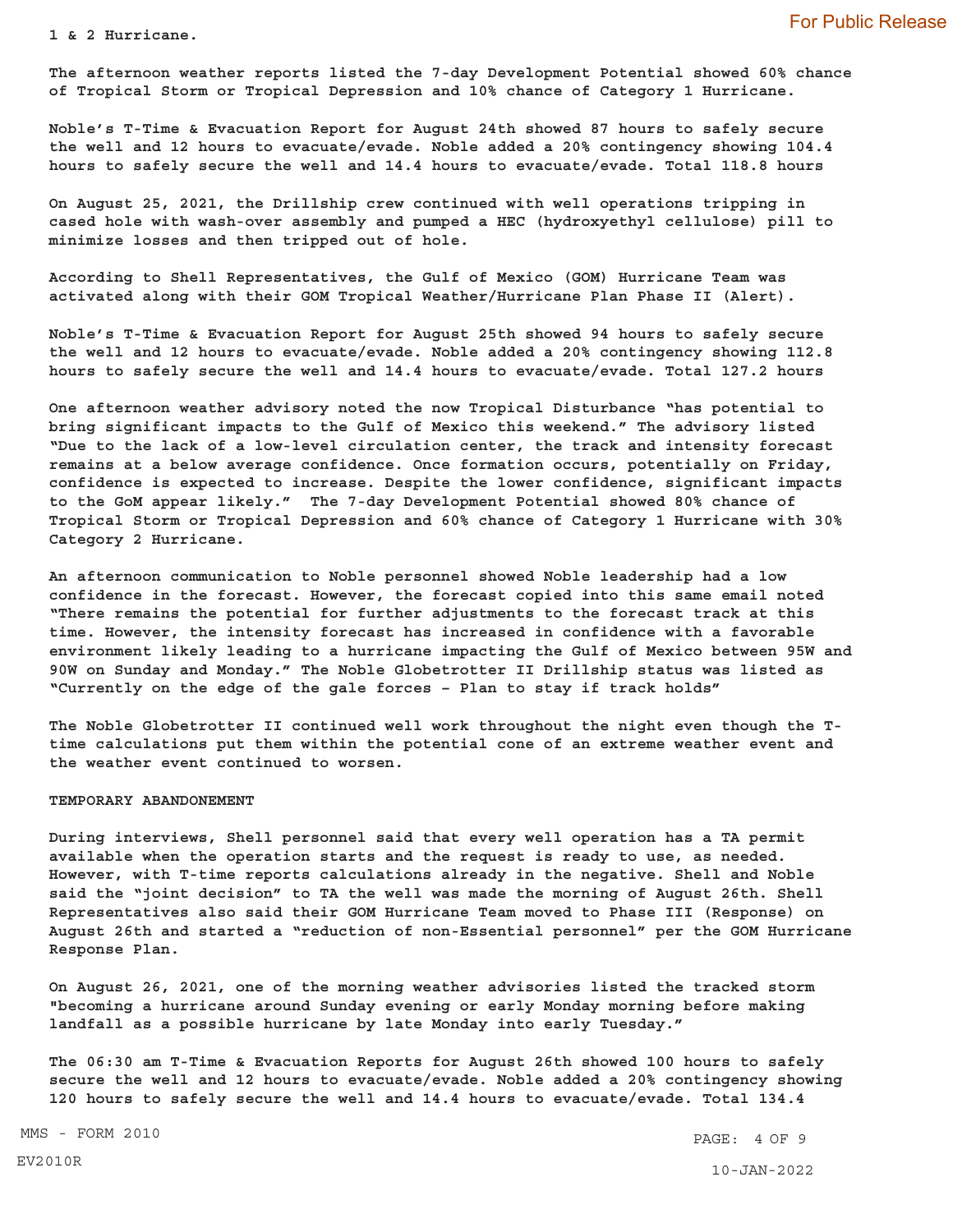**hours** 

**A 9:52 am communication sent out by Noble Leadership, informed personnel Alert level 1 criterion had been met and the vessels (Globetrotter II included) were beginning steps to prepare for TA and storm evasion. This notification showed a separate T-time for the Drillship T-time 103.2 hr. (with 14hr Evac)** 

**According to Noble's Extreme Weather Plan, Alert Level 1 was a "Monitor and Preparation" phase with an "Activation Point" Decision Time (F) = 96 hours. Note: Decision Time (F): The amount of time before T-time is reached using forecasted model guidance.** 

**At approximately 11:34 am, a Shell Regulatory representative sent the BSEE New Orleans District an email request to TA the well. The plan proposed by Shell showed:** 

- **RIH and set RTTS packer and storm valve with tail pipe.**
- **Positive test RTTS packer for 15 mins. Release setting tool from RTTS packer.**
- **Perform a negative test equivalent to 200 psi below seawater gradient at the mudline. POOH.**
- **Close upper and blind shear rams**
- **Displace marine riser, choke, kill, and boost line to seawater.**
- **Unlatch LMRP and pull BOP riser to surface**
- **Depart location and evade storm as necessary**

**A BSEE New Orleans District Engineer approved the request at approximately 1:00 pm** 

**One of Noble's afternoon weather reports showed a now Tropical Depression with potential to bring "significant impacts to the Gulf of Mexico" and " there is good confidence in Tropical Depression Nine developing into a hurricane as it enters the central Gulf of Mexico with the latest forecasts peaking as a Category 2 hurricane. The 7- day Development Potential showed 100% chance of Tropical Storm or Tropical Depression and 90% chance of Category 1 Hurricane, 80% Category 2 Hurricane, 60% Category 3 Hurricane, 20% chance of Category 4 Hurricane, and 5% Category 5 Hurricane.** 

**The 06:00 pm T-Time & Evacuation Report showed 65 hours to safely secure the well and 12 hours to evacuate/evade. Noble added a 20% contingency showing 78 hours to safely secure the well and 14.4 hours to evacuate/evade. Total 97.2 hours (Note: Noble sent out two T-time calculations for August 26th).** 

**An 8:02 pm Noble communication informed personnel Alert level 2 criterion had been met. The status for the Noble Globetrotter II was listed as T-time 103 hrs. (with 14 Evac (12hr + 20%))** 

**Noble's Extreme Weather Plan Alert Level 2 Procedure also requires evacuation of Nonessential personnel from the Noble Globetrotter II. However, Shell and Noble representatives said the intent of the Noble Globetrotter II is not to evacuate nonessential personnel, but rather for the Drillship to evade/evacuate the Extreme Weather Event.** 

**The Drill crew continued TA operations throughout the night.** 

**On August 27th 2021 at approximately 05:00 am, Noble T-Time & Evacuation Report showed 52 hours to safely secure the well and 12 hours to evacuate/evade. Noble added a 20% contingency showing 62.4 hours to safely secure the well and 14.4 hours to evacuate/evade. Total 76.8 hours -49 hours Decision Time. This meant the operation was hours behind in the attempt to successfully evacate/evade. Note: Noble's definition of Decision Time (D)= The Amount of Time Before T-Time is Reached in a Direct Path** 

MMS - FORM 2010 **PAGE: 5 OF 9**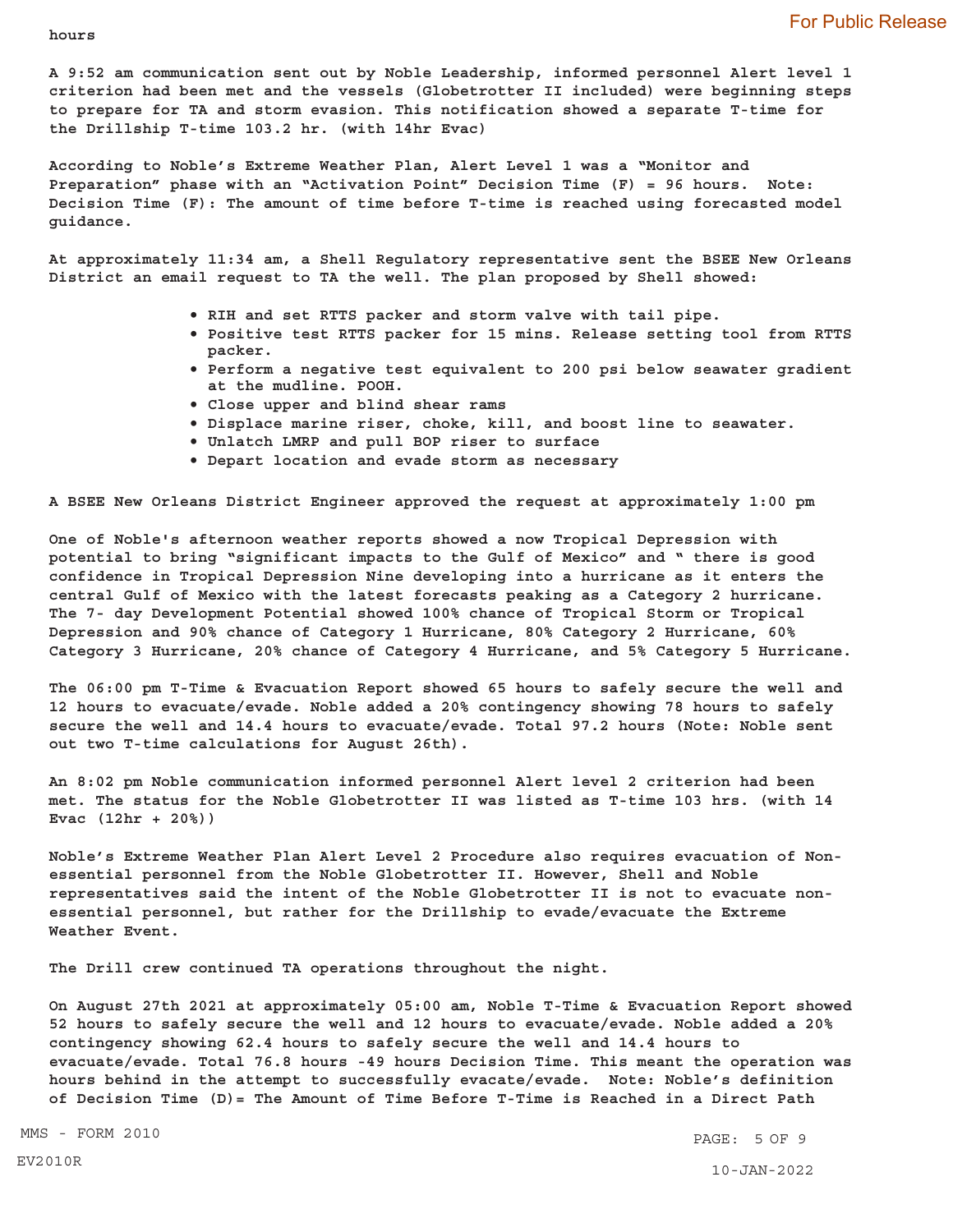**Scenario.** 

**A 5:00 am Bulletin from the National Weather Service (NWS) showed a Hurricane watch was in effect from Cameron, Louisiana to the Mississippi/Alabama border.** 

**At approximately 06:34 am, the Drill crew unlatched the LMRP from the P012 well and drifted to the "Safe Zone". This "Safe Zone" was pre-selected as part of the drilling operation and not updated based on current weather reports and potential extreme weather conditions.** 

**Despite current conditions and T-Time & Evacuation Reports showing potentially not enough time to secure and evacuate/evade, Shell and Noble supervisors made a decision to conduct a crew change with the first of 4 helicopters arriving at approximately 07:52 am. The last crew change helicopter departed around 3:00 pm and flew from the Globetrotter II to the Olympus TLP to evacuate personnel as part of a "reduction of Non-Essential personnel".Note: The nearby Ursa TLP (MC 809) with 113 Personnel on Board (POB) and Olympus TLP (MC 807) with 130 POB fully evacuated by August 27th.** 

**During interviews, Noble employees mentioned the crew change delayed the TA operation for several hours. The drill crew on tour was allegedly working shorthanded with only one crane operator assigned to two cranes. The crane operator was also part of the helicopter landing crew and had to leave the drill floor to work crew change arrivals and departures. The delay, coupled with an already depleted drill crew on tour, was not noted in the IADC or Shell's Morning Reports. The IADC report also listed personnel assigned working on tour, but the crew change flight logs identified the same personnel as arriving on the Shell-contracted helicopters. Per these same reports, the drill crew continued throughout the evening with preparations to pull the riser and LMRP.** 

**On August 28th at approximately 01:00 am, the Drill crew started pulling riser. The IADC reports show the "rig was underway at 03:00 for tropical storm Ida avoidance" with the Drill crew continuing to pull riser.** 

**Noble's T-Time & Evacuation Report for August 28th showed 25 hours to safely secure the well and 12 hours to evacuate/evade. Noble added a 20% contingency showing 30 hours to safely secure the well and 14.4 hours to evacuate/evade. Total 44.4 hours -29 Hours Decision Time.** 

**During interviews, a Noble employee relayed over-torqued bolts connecting marine riser joints and hydraulic torque wrench breakdowns further delayed the riser pull operation. The Drill crew had to find parts for hydraulic torque wrenches and ended up bringing hydraulic wrenches from the aft drilling setback area and installing them on the main drill floor.** 

**Noble's IADC report and Shell's Morning Reports show the riser pull operation stopped at 7:15 pm and the rig was again underway to avoid Hurricane Ida. Shell's report on Monday August 30th (Post incident) showed "a decision was made, at approximately 7:00 pm to stop pulling riser and hang off 12 riser joints and the LMRP."** 

**However, interviews revealed that at approximately 7:00 p.m., the Drillship Captain, in his duty as Ultimate Work Authority (UWA), initiated Stop Work during the riser pull operation with 12 riser joints and LMRP still under the rotary. The Drillship then increased speed in an attempt to avoid Hurricane Ida's path while the crane crew installed riser bay hatches and the Drill crew secured the rig floor. The Drillship was maneuvering at speeds between 1-3.5 knots but was unsuccessful in evading Category 2+ Hurricane force winds and sea. Note: According to Noble's Stop Work Requirements, Ultimate Work Authority (UWA): The Ultimate Work Authority (UWA) is the person in charge of the vessel/facility and is responsible for ensuring work stoppages occur in** 

MMS - FORM 2010 **PAGE: 6 OF 9**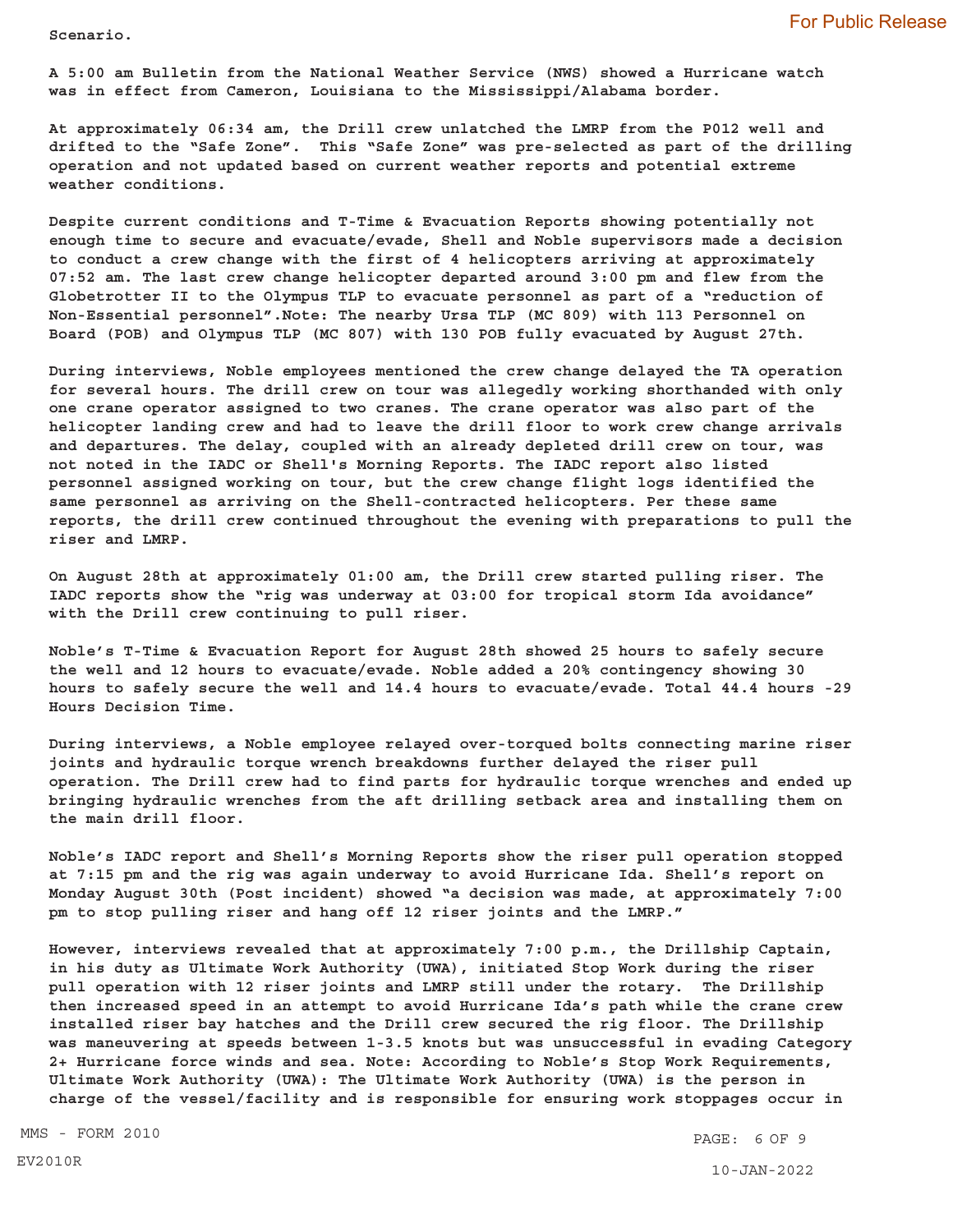For Public Release **an orderly and safe manner. This authority should only be utilized if a job is stopped due to imminent risk or danger. The UWA has the ability to decide work can resume once an imminent risk no longer poses a threat to any persons or the environment. A rig move notification was submitted in the BSEE eWell reporting system, but neither the operator nor contractor notified the BSEE New Orleans District or Hurricane COOP Team that the Drillship, which included 115 personnel onboard, would be unsuccessful in evacuating from severe Hurricane conditions.** 

**It is not documented on any Noble IADC or Shell Morning Reports, but it is estimated the 11 joints and LMRP broke away from the Drillship and fell to the sea floor the morning of August 29th. Shell also estimated over 1 million dollars in damage to the Noble Globetrotter. The Drillship docked at a Shipyard in Pascagoula Mississippi to assess damages and start repairs.** 

#### **POLLUTION EVENT**

**The Noble Globtrotter II spilled approximately 3700 gallons of misc. oil into the Gulf of Mexico during this event. Shell reported 15 tote tanks on deck overturned and released misc oils. Noble reported the release to the National Respoonse Center (NRC) as a "discharge of unknown amounts of lube oil and hydraulic oil."** 

## **LOSS TIME INJURY**

**Shell reported one Loss Time Injury that occurred while the drillship was trying to evade Hurricane Ida.** 

**NATIONAL WEATHER SERVICE LINKS FOR TRACKING IDA INFORMATION** 

**Tropical Weather - <https://www.weather.gov/lch/2021Ida> Hurricane IDA Advisory Archive - <https://www.nhc.noaa.gov/archive/2021/IDA.shtml> NWS LIX - Hurricane Ida Event page - <https://www.weather.gov/lix/hurricaneida2021>** 

# 18. LIST THE PROBABLE CAUSE(S) OF ACCIDENT:

 **Maneuvering through Category 2+ Hurricane winds and high seas with 12 joints of marine riser and LMRP hanging from the Drillship eventually broke the riser just below the rotary sending approximately 11 riser joints and LMRP to the sea floor.** 

19. LIST THE CONTRIBUTING CAUSE(S) OF ACCIDENT:

 **The Operator and Contractor monitored storm forecasts waiting on notification of a direct path rather than following operational T-times already calculated relative to current well operations and potential Extreme Weather Event.** 

 **Inadequate Planning prevented the drill crew from pulling marine riser and LMRP in time for the Drillship to evade/evacuate Hurricane Ida.** 

 **The decision to crew change during the TA operation with weather approaching delayed an operation already hours behind schedule and resulted in a failed evacuation/evade attempt.** 

 **Hydraulic Torque Wrench breakdowns and stuck riser bolts delayed pulling riser and LMRP.** 

20. LIST THE ADDITIONAL INFORMATION:

MMS - FORM 2010 **PAGE: 7 OF 9** 10-JAN-2022